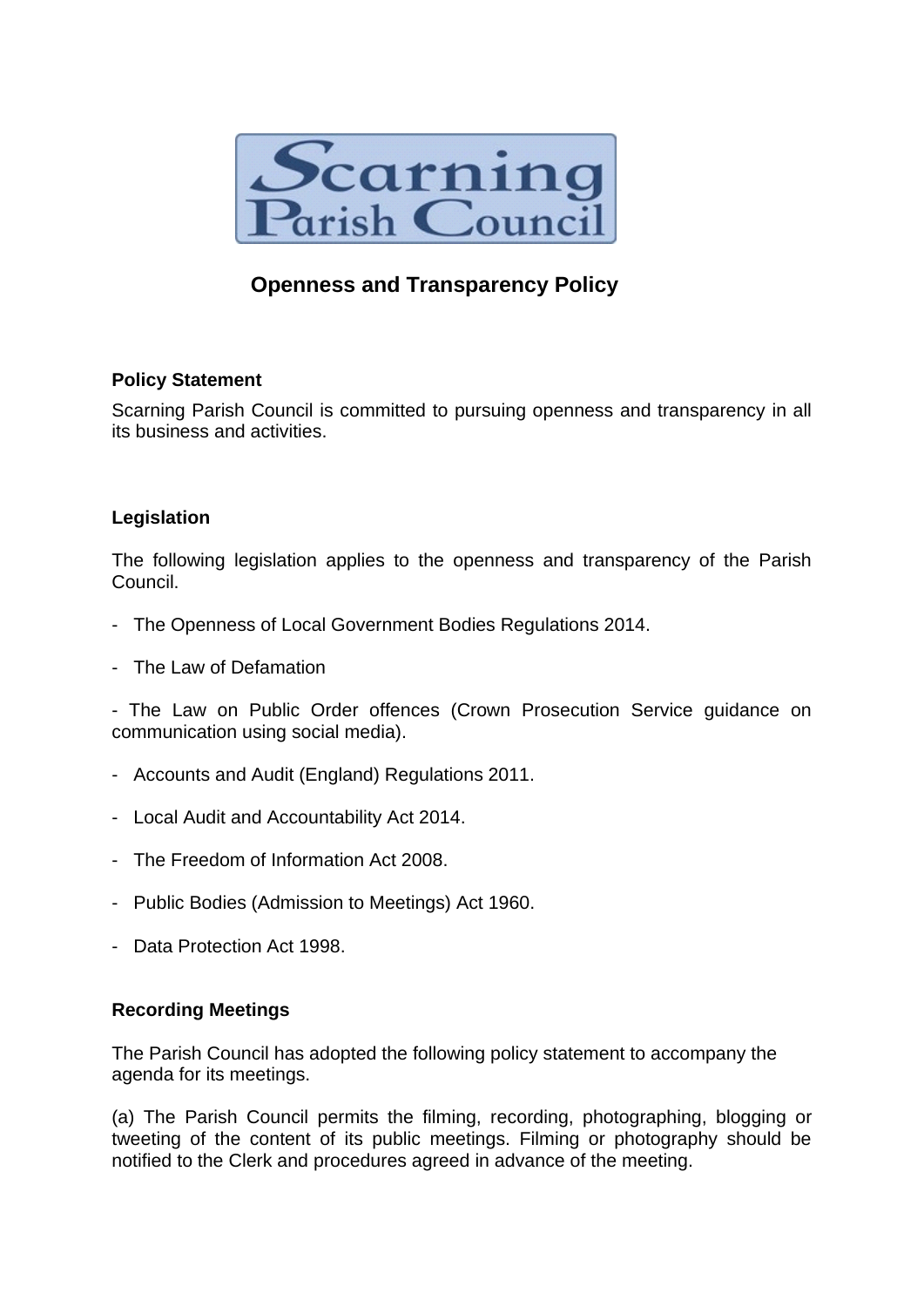(b) Members of the public filing, recording, photographing, blogging or tweeting at the meeting **DO NOT** have the right to give an oral report or commentary during the meeting.

(c) Members of the public who are recording or filming all or part of a meeting should **NOT** edit their recording or film in any way that could lead to misrepresentation or misinterpretation of proceedings.

(d) Only by prior agreement will the use of flash photography or film lighting be allowed.

(e) Members of the public who are filming must have a constant awareness of the restrictions that apply to the filming of children and vulnerable people.

(f) Persons under the age of 18 or other members of the public not wishing to be filmed or photographed should notify the Clerk or Chairman and should sit in an area designated for that purpose.

(g) Filming or recording can only take place from a fixed position, which has been agreed in advance with the Chairman or the Clerk to the Council.

(h) The Chairman of the meeting has absolute discretion to spend or terminate any actions or activities that in his/her opinion is disruptive.

(i) Should a notification be received that a person does not wish to be recorded, filmed etc, that request must be adhered to.

#### **Limitations**

Freedom of speech within the law (see the legislation quoted above) should be exercised with personal and social responsibility, showing respect and tolerance towards the views of others.

The legislation limits what can be reported on. This is only the proceedings of a meeting. The Parish Council expects that any reporting will focus on the proceedings and those who participate in the meeting rather than those who are simply attending the meeting. Those who participate in the meetings include councillors, members of the public who are permitted to speak during the meeting, officers and those invited by councillors to speak at a meeting.

#### **Disruptive Behaviour**

This could be any action or activity which disrupts the conduct of meetings or impedes members of the public from being able to see, hear or film the proceedings of a meeting.